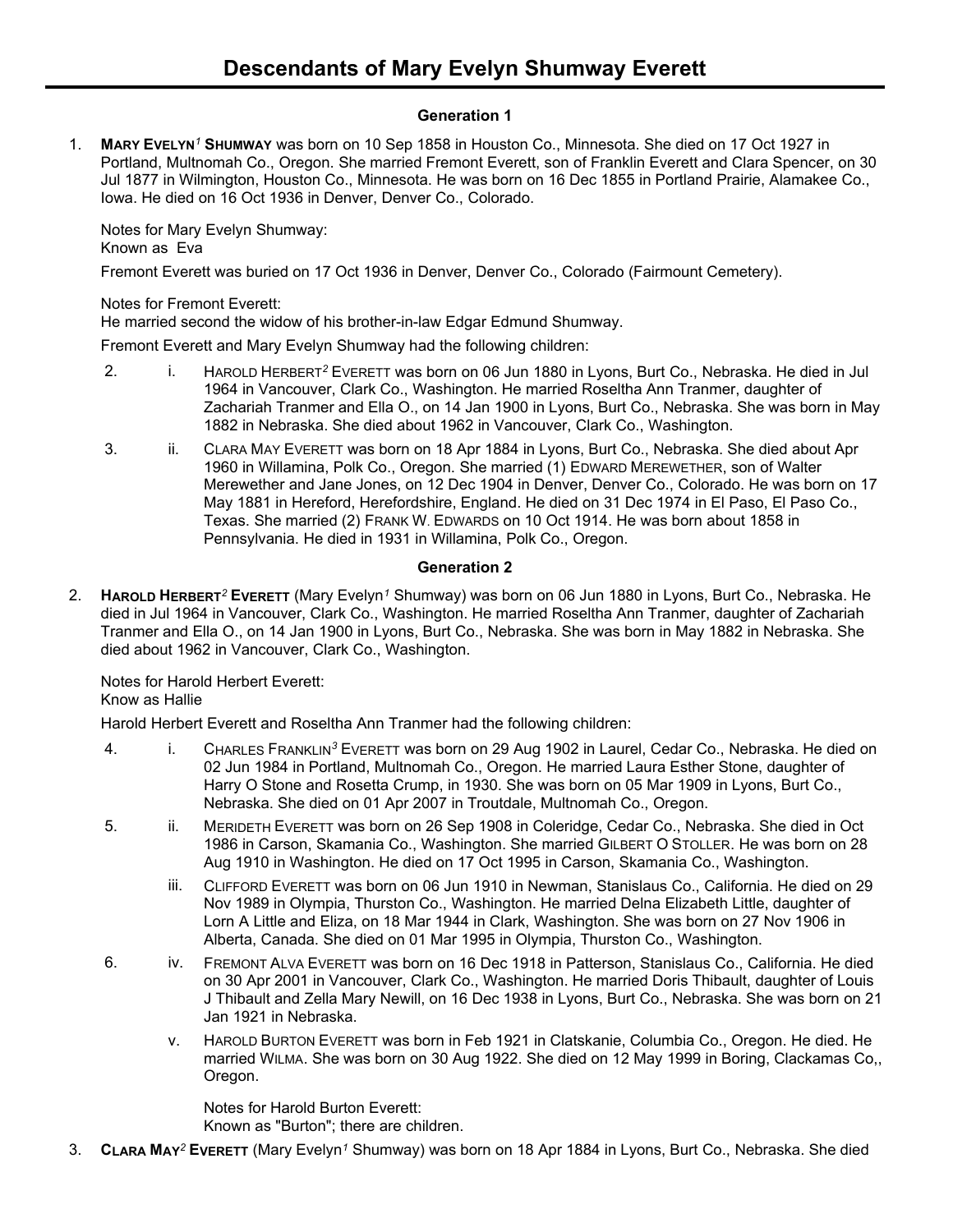# **Generation 2 (con't)** 3. **<sup>C</sup>LARA <sup>M</sup>AY***<sup>2</sup>* **<sup>E</sup>VERETT** (Mary Evelyn*<sup>1</sup>* Shumway) was born on <sup>18</sup> Apr <sup>1884</sup> in Lyons, Burt Co., Nebraska. She died

about Apr 1960 in Willamina, Polk Co., Oregon. She married (1) **EDWARD MEREWETHER**, son of Walter Merewether and Jane Jones, on 12 Dec 1904 in Denver, Denver Co., Colorado. He was born on 17 May 1881 in Hereford, Herefordshire, England. He died on 31 Dec 1974 in El Paso, El Paso Co., Texas. She married (2) **FRANK W. EDWARDS** on 10 Oct 1914. He was born about 1858 in Pennsylvania. He died in 1931 in Willamina, Polk Co., Oregon.

Clara May Everett was buried in Sheridan, Yamhill Co., Oregon.

Notes for Clara May Everett:

Divorced from Merewether 4 Oct 1912.

Edward Merewether and Clara May Everett had the following children:

- 7. i. ELEANOR*<sup>3</sup>* MEREWETHER was born on 17 Sep 1905 in Lyons, Burt Co., Nebraska. She died on 29 Sep 1994 in Davis, Yolo Co., California. She married Dean Lobaugh about 1928. He was born on 02 Sep 1905 in Washington, Jewell Co., Kansas. He died on 07 Oct 2004 in Menlo Park, San Mateo Co., California.
- 8. ii. EDWARD EVERETT MEREWETHER was born on 28 Jun 1908 in Portland, Multnomah Co., Oregon. He died in Jun 1975 in Tillamook, Tillamook Co., Oregon. He married (1) SABINA MAY ALLEN on 01 Jan 1928 in Sheridan, Yamhill Co., Oregon. She was born on 24 May 1908 in Boulder, Fremont Co., Wyoming. She died on 26 Nov 1997 in Lane Co., Oregon. He married (2) NANA WARD about 1945 in Alaska. She died on 03 Nov 1945 in Eugene, Lane Co., Oregon. He married (3) LOIS CARROLL about 1948. She was born on 14 Oct 1914 in Clay Center, Clay Co., Nebraska. She died on 20 Nov 1992 in Pacific City, Tillamook, Oregon, United States of America.
- 9. iii. FREMONT WALTER MEREWETHER was born on 28 Apr 1910 in Portland, Multnomah Co., Oregon. He died on 29 Sep 2001 in Ojai, Ventura Co., California. He married Mildred Ransdell in 1938. She died on 25 Nov 1991.

Frank W. Edwards and Clara May Everett had the following children:

- i. EVELYN FRANCES*<sup>3</sup>* EDWARDS was born on 13 Jan 1917 in Hoquiam, Grays Harbor Co., Washington. She died after 1998. She married (1) LES STUMBAUGH. He died in 1964 in Spokane, Spokane Co., Washington. She married (2) "FID" MEADOR. She married (3) DICK SEAMANS about 1937 in Nampa, Canyon Co., Idaho.
- 10. ii. BURDETTE EDWARDS was born on 23 Aug 1919 in Willamina, Polk Co., Oregon. He died on 17 Jan 1997. He married KATHLEEN KELSVEN.

#### **Generation 3**

4. **CHARLES FRANKLIN***<sup>3</sup>* **EVERETT** (Harold Herbert*<sup>2</sup>* , Mary Evelyn*<sup>1</sup>* Shumway) was born on 29 Aug 1902 in Laurel, Cedar Co., Nebraska. He died on 02 Jun 1984 in Portland, Multnomah Co., Oregon. He married Laura Esther Stone, daughter of Harry O Stone and Rosetta Crump, in 1930. She was born on 05 Mar 1909 in Lyons, Burt Co., Nebraska. She died on 01 Apr 2007 in Troutdale, Multnomah Co., Oregon.

Charles Franklin Everett was buried in Camas, Clark Co., Washington (Fern Prairie Cemetery).

Laura Esther Stone was buried in Camas, Clark Co., Washington (Fern Prairie Cemetery).

Charles Franklin Everett and Laura Esther Stone had the following child:

- i. DARLENE*<sup>4</sup>* EVERETT was born about 1934 in Nebraska. She married ELLIS.
- 5. MERIDETH<sup>3</sup> EVERETT (Harold Herbert<sup>2</sup>, Mary Evelyn<sup>1</sup> Shumway) was born on 26 Sep 1908 in Coleridge, Cedar Co., Nebraska. She died in Oct 1986 in Carson, Skamania Co., Washington. She married **GILBERT O STOLLER**. He was born on 28 Aug 1910 in Washington. He died on 17 Oct 1995 in Carson, Skamania Co., Washington.

Merideth Everett was buried in Menlo, Pacific Co., Washington (Fern Hill Cemetery).

Gilbert O Stoller was buried in Menlo, Pacific Co., Washington (Fern Hill Cemetery).

Gilbert O Stoller and Merideth Everett had the following children:

- i. DONALD V*<sup>4</sup>* STOLLER was born on 21 Aug 1930 in Washington. He died on 09 Feb 2006 in Creston, Lincoln, Washington. He married DORIS E WALKER. She was born on 15 Apr 1931 in Missouri. She died on 09 Aug 2010 in Fortuna, Humboldt Co., California.
- ii. LORENE ROSELTHA STOLLER was born about 1933 in Washington. She married Robert H Fordyce,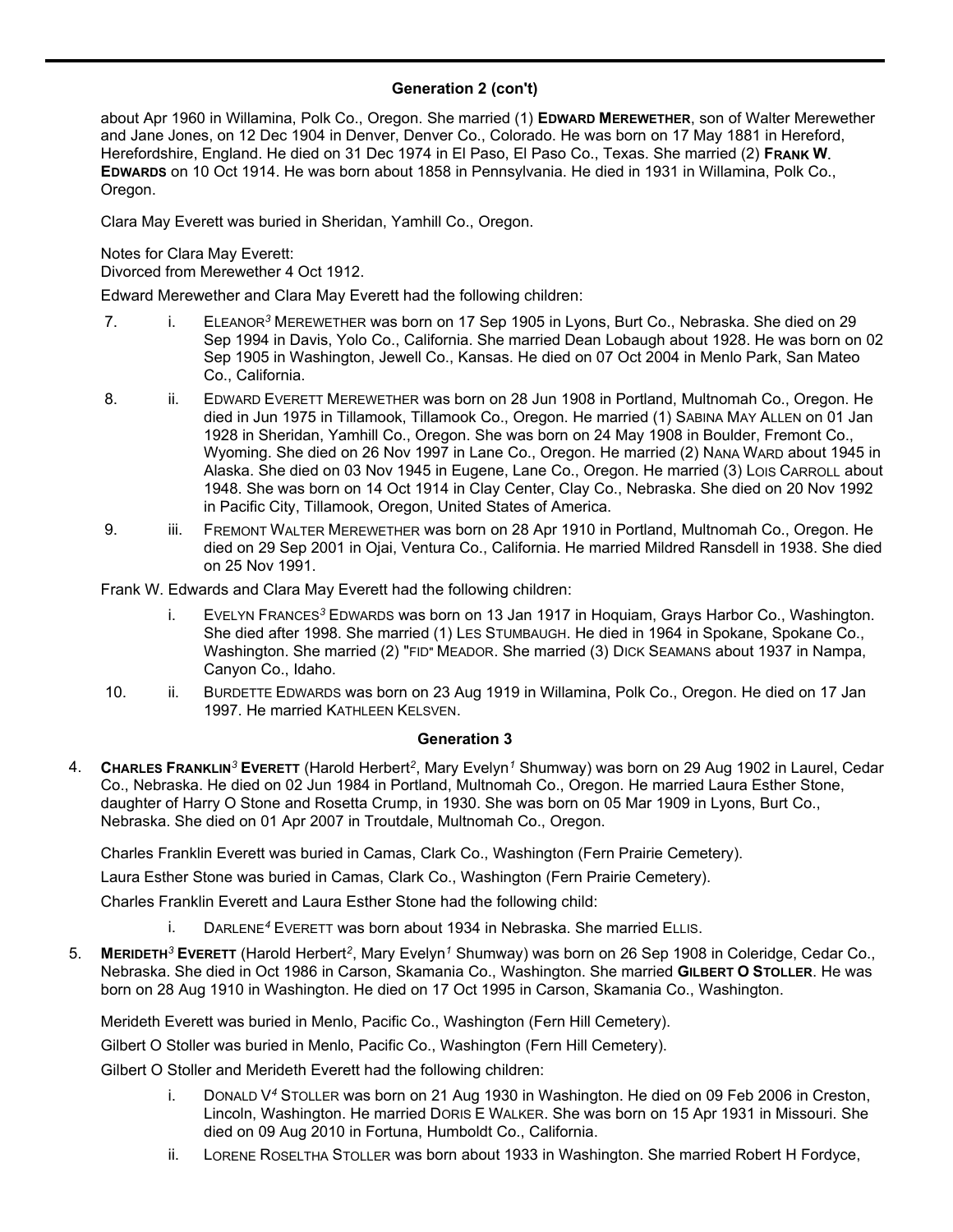# **Generation 3 (con't)**

son of Harley Fordyce and Beatrice L Fordyce, on 27 May 1951 in Trout Lake. Klickitat Co., Washington. He was born about 1931 in Oregon.

Notes for Robert H Fordyce: The Enterprise, White Salmon, WA., June 1, 1951, page 5

LORENE STOLLER AND ROBERT FORDYCE WED

TROUT LAKE, May 31 (Special) The wedding of Lorene Stoller, daughter of Mr. and Mrs. Gilbert Stoller, to Robert Fordyce, son of Mr. and Mrs. Harley Fordyce, took place last Sunday afternoon in the church, with the reception in the Grange hall. Mrs. H. Spencer played and Sidney McCuistion and Bonnie Coate sang.

The bride wore a white organdie dress, street length, white gloves and hats. She carried a white Bible decorated with an orchid. The matron of daughter Mrs. Robert Beeks wore pink. Her bridesmaid, Bonita Conklin, wore green. Bill Wotton Jr. was best man, Frank Stoller and Robert Beeks were ushers.

The bride's mother was dressed in blue and the groom's mother in yellow.

- iii. FRANK E STOLLER was born in 1935. He died on 10 Nov 1975 in Yakima Co., Washington.
- iv. DARREL DEAN STOLLER was born on 02 Mar 1939. He married Joyce Carol Guler on 26 Dec 1959 in Clark, Washington.
- 6. **FREMONT ALVA***<sup>3</sup>* **EVERETT** (Harold Herbert*<sup>2</sup>* , Mary Evelyn*<sup>1</sup>* Shumway) was born on 16 Dec 1918 in Patterson, Stanislaus Co., California. He died on 30 Apr 2001 in Vancouver, Clark Co., Washington. He married Doris Thibault, daughter of Louis J Thibault and Zella Mary Newill, on 16 Dec 1938 in Lyons, Burt Co., Nebraska. She was born on 21 Jan 1921 in Nebraska.

Fremont Alva Everett and Doris Thibault had the following children:

i. FREMONT*<sup>4</sup>* EVERETT was born in Apr 1941 in Lyons, Burt Co., Nebraska. He died in Aug 1947 in Camas, Clark Co., Washington.

Notes for Fremont Everett: Known as "Monty."

- ii. RANDY LEE EVERETT was born on 25 Jun 1948 in Camas, Clark Co., Washington.
- 7. **ELEANOR***<sup>3</sup>* **MEREWETHER** (Clara May*<sup>2</sup>* Everett, Mary Evelyn*<sup>1</sup>* Shumway) was born on 17 Sep 1905 in Lyons, Burt Co., Nebraska. She died on 29 Sep 1994 in Davis, Yolo Co., California. She married Dean Lobaugh about 1928. He was born on 02 Sep 1905 in Washington, Jewell Co., Kansas. He died on 07 Oct 2004 in Menlo Park, San Mateo Co., California.

Dean Lobaugh and Eleanor Merewether had the following child:

i. GENEVIEVE "GIGI"*<sup>4</sup>* LOBAUGH was born about 1944. She married HANK MORGAN.

Notes for Genevieve "GiGi" Lobaugh: Works at Sacred Heart as director of development ....

8. **EDWARD EVERETT***<sup>3</sup>* **MEREWETHER** (Clara May*<sup>2</sup>* Everett, Mary Evelyn*<sup>1</sup>* Shumway) was born on 28 Jun 1908 in Portland, Multnomah Co., Oregon. He died in Jun 1975 in Tillamook, Tillamook Co., Oregon. He married (1) **SABINA MAY ALLEN** on 01 Jan 1928 in Sheridan, Yamhill Co., Oregon. She was born on 24 May 1908 in Boulder, Fremont Co., Wyoming. She died on 26 Nov 1997 in Lane Co., Oregon. He married (2) **NANA WARD** about 1945 in Alaska. She died on 03 Nov 1945 in Eugene, Lane Co., Oregon. He married (3) Lois CARROLL about 1948. She was born on 14 Oct 1914 in Clay Center, Clay Co., Nebraska. She died on 20 Nov 1992 in Pacific City, Tillamook, Oregon, United States of America.

Edward Everett Merewether and Sabina May Allen had the following children:

i. EDWARD ALLEN*<sup>4</sup>* MEREWETHER was born on 24 Jan 1930 in Portland, Multnomah Co., Oregon. He married Helen A. McGillicuddy on 21 Sep 1952 in Lane, Oregon, USA. She was born on 29 May 1927 in Aberdeen, Grays Harbor Co., Washington. She died on 17 Feb 2002.

Notes for Edward Allen Merewether: BS, MS, geologist